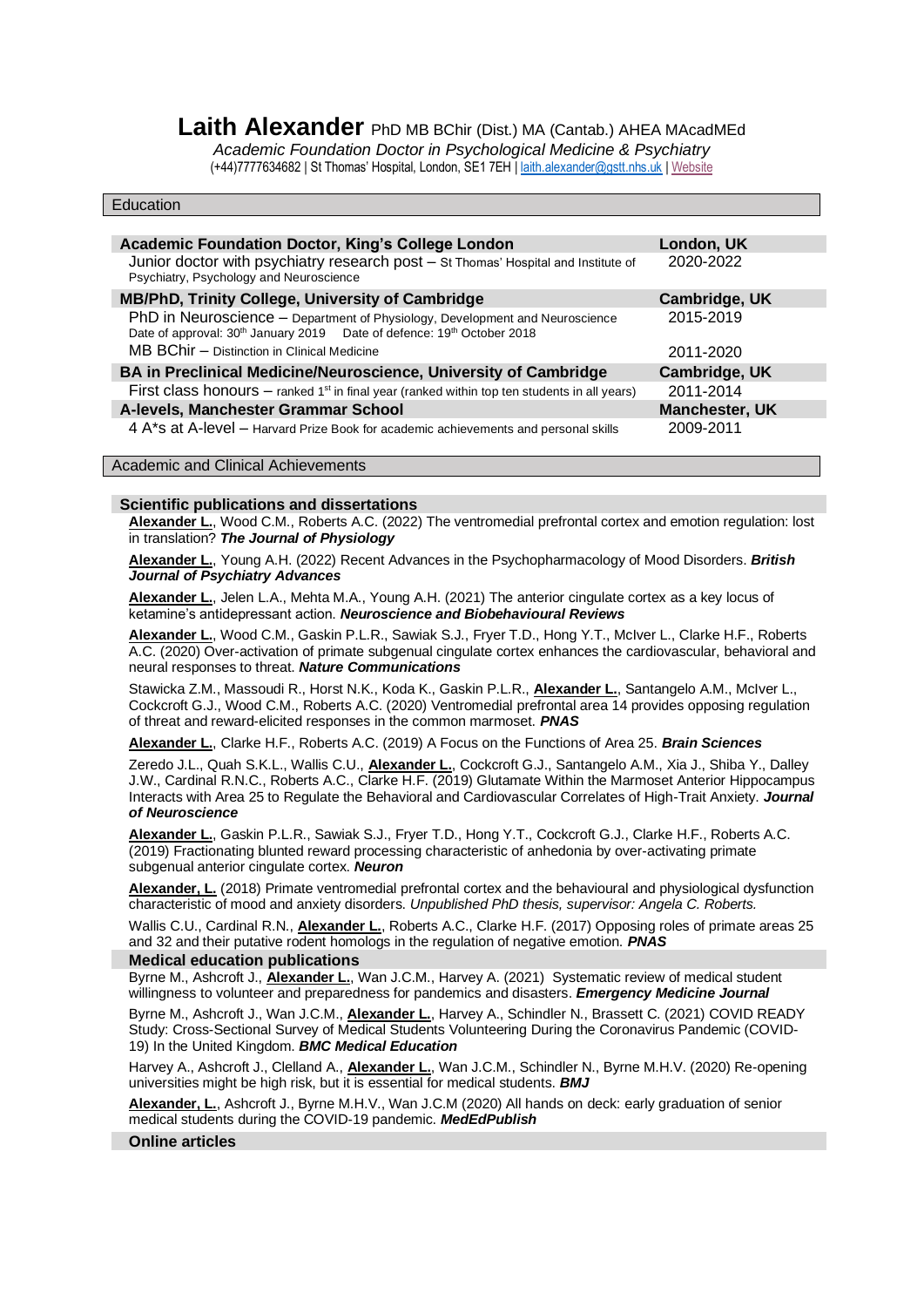| Alexander, L., Beale R., Gorney B. (2021) COVID-19: one year in. The Fountain<br><b>Alexander, L.</b> (2020) How can I get involved in research at medical school? <b>BMJ</b><br>Alexander, L. (2020) Life, learning and medicine: advice to new medical students from a junior doctor. <b>BMJ</b><br>Alexander, L. (2020) Meet the Multidisciplinary Team: Lade Oyeyinka is a sexual health nurse. <b>BMJ</b><br>Depression, anxiety and heart disease risk all linked to a single brain region The Conversation |                           |  |
|-------------------------------------------------------------------------------------------------------------------------------------------------------------------------------------------------------------------------------------------------------------------------------------------------------------------------------------------------------------------------------------------------------------------------------------------------------------------------------------------------------------------|---------------------------|--|
| 5 unanswered medical questions about coronavirus. ABC News                                                                                                                                                                                                                                                                                                                                                                                                                                                        |                           |  |
| Vaccine nationalism: Experts warn countries against taking a 'me-first' approach. ABC News                                                                                                                                                                                                                                                                                                                                                                                                                        |                           |  |
| As vaccines move into phase 3 trials, diversity must be top of the agenda. <b>ABC News</b>                                                                                                                                                                                                                                                                                                                                                                                                                        |                           |  |
| Vaccine companies searching for 1-shot dose of COVID-19 vaccine. ABC News                                                                                                                                                                                                                                                                                                                                                                                                                                         |                           |  |
| Are seniors being put at risk if children return to school? ABC News                                                                                                                                                                                                                                                                                                                                                                                                                                              |                           |  |
| Surprise medical bills are on the rise, study finds. ABC News                                                                                                                                                                                                                                                                                                                                                                                                                                                     |                           |  |
| The pathogens lurking in our pools and lakes: what you need to know. ABC News                                                                                                                                                                                                                                                                                                                                                                                                                                     |                           |  |
| Textured breast implant recalled due to risk of rare cancer: what you need to know. Good Morning America                                                                                                                                                                                                                                                                                                                                                                                                          |                           |  |
| Mosquito milestone: Use bacteria and radiation to eliminate the bugs. ABC News                                                                                                                                                                                                                                                                                                                                                                                                                                    |                           |  |
| Cutting only 300 calories a day can cut your risk of diabetes and heart disease, study finds. Good Morning<br><b>America</b>                                                                                                                                                                                                                                                                                                                                                                                      |                           |  |
|                                                                                                                                                                                                                                                                                                                                                                                                                                                                                                                   |                           |  |
| Vitamins, minerals and fad diets? 'Don't waste your money': study author. ABC News                                                                                                                                                                                                                                                                                                                                                                                                                                |                           |  |
| FDA extols virtues of fish for pregnant and breastfeeding mothers. ABC News                                                                                                                                                                                                                                                                                                                                                                                                                                       |                           |  |
| A smart drug implant – controlled from a smartphone – could treat chronic disease. ABC News                                                                                                                                                                                                                                                                                                                                                                                                                       |                           |  |
| <b>National and international presentations</b><br>Royal College of Psychiatry International Congress 2021, poster presentation                                                                                                                                                                                                                                                                                                                                                                                   | <b>Virtual conference</b> |  |
| Healthcare Leadership Academy MedEd During COVID 2020, oral presentation                                                                                                                                                                                                                                                                                                                                                                                                                                          | <b>Virtual conference</b> |  |
|                                                                                                                                                                                                                                                                                                                                                                                                                                                                                                                   |                           |  |
| <b>FENS</b> conference 2020, poster presentation ( $2nd$ author)                                                                                                                                                                                                                                                                                                                                                                                                                                                  | Virtual conference        |  |
| Royal Society of Medicine Sir Roger Bannister lecture 2019, invited speaker                                                                                                                                                                                                                                                                                                                                                                                                                                       | London, UK                |  |
| Society for Neuroscience conference 2019, poster presentation (2 <sup>nd</sup> author)                                                                                                                                                                                                                                                                                                                                                                                                                            | Chicago, US               |  |
| Society for Neuroscience conference 2018, poster presentation                                                                                                                                                                                                                                                                                                                                                                                                                                                     | San Diego, US             |  |
| Viral Manipulations in Monkeys conference 2018, invited speaker                                                                                                                                                                                                                                                                                                                                                                                                                                                   | Paris, France             |  |
| Cambridge Neuroscience Symposium 2017, lightning talk                                                                                                                                                                                                                                                                                                                                                                                                                                                             | Cambridge, UK             |  |
| Society for Neuroscience conference 2017, poster presentation                                                                                                                                                                                                                                                                                                                                                                                                                                                     | <b>Washington DC, US</b>  |  |
| Cold Spring Harbor Asia 2017, invited speaker                                                                                                                                                                                                                                                                                                                                                                                                                                                                     | Suzhou, China             |  |
| British Association of Psychopharmacology 2016, invited speaker                                                                                                                                                                                                                                                                                                                                                                                                                                                   | <b>Brighton, UK</b>       |  |
|                                                                                                                                                                                                                                                                                                                                                                                                                                                                                                                   |                           |  |

## **Major awards**

**Prizes awarded for clinical work** (Guy's and St Thomas'): Royal College of Psychiatry London Division Trainee of the Year (2022), Junior Doctor of the Year award (2021), Leadership award (2021), Outstanding Contribution to the Foundation Programme award (2021)

**Prizes awarded for research**: FENS/IBRO-PERC Travel Grant (2022), Isaac Schapera Funding Award (2022), Royal College of Psychiatry 2<sup>nd</sup> place poster prize (2021), Royal Society of Medicine's Gordon Holmes Prize in Clinical Neurosciences (2020), MRC-LMB poster prize (2017), British Association of Psychopharmacology Robert Kerwin Bursary (2017), Cambridge Neuroscience poster prize (2017), Royal College of Psychiatry Eastern division poster prize (2016), British Association of Psychopharmacology preclinical poster prize (2016), G.C. Grindley fund for Mental Health research (2014)

**Prizes awarded for university examination performance**: Distinction in Clinical Medicine (6<sup>th</sup> year), Werner Jacobson Halley Stewart Studentship for clinical medicine (4<sup>th</sup> year), Passingham Prize for Psychology (3<sup>rd</sup> year), British Psychological Society Undergraduate award (3rd year), Research Scholarship (3rd year), Rashbass Prize in Physiology (2<sup>nd</sup> year), Senior Scholarship (2<sup>nd</sup> year), Commendation in Anatomy (1<sup>st</sup> year), Junior Scholarship (1<sup>st</sup> year)

**PhD scholarships**: MRC Studentship (MRC, UK), James Baird Fund (School of Clinical Medicine, University of Cambridge)

**Other awards**: Knott Family Award for Palliative Care (2020), Cambridge Prize for Medical Electives (2019), Medical Schools' Council *Who's in Health?* Competition winner (2015)

## **Peer review responsibilities**

Molecular Psychiatry, Translational Psychiatry, STAR Protocols, The British Student Doctor Journal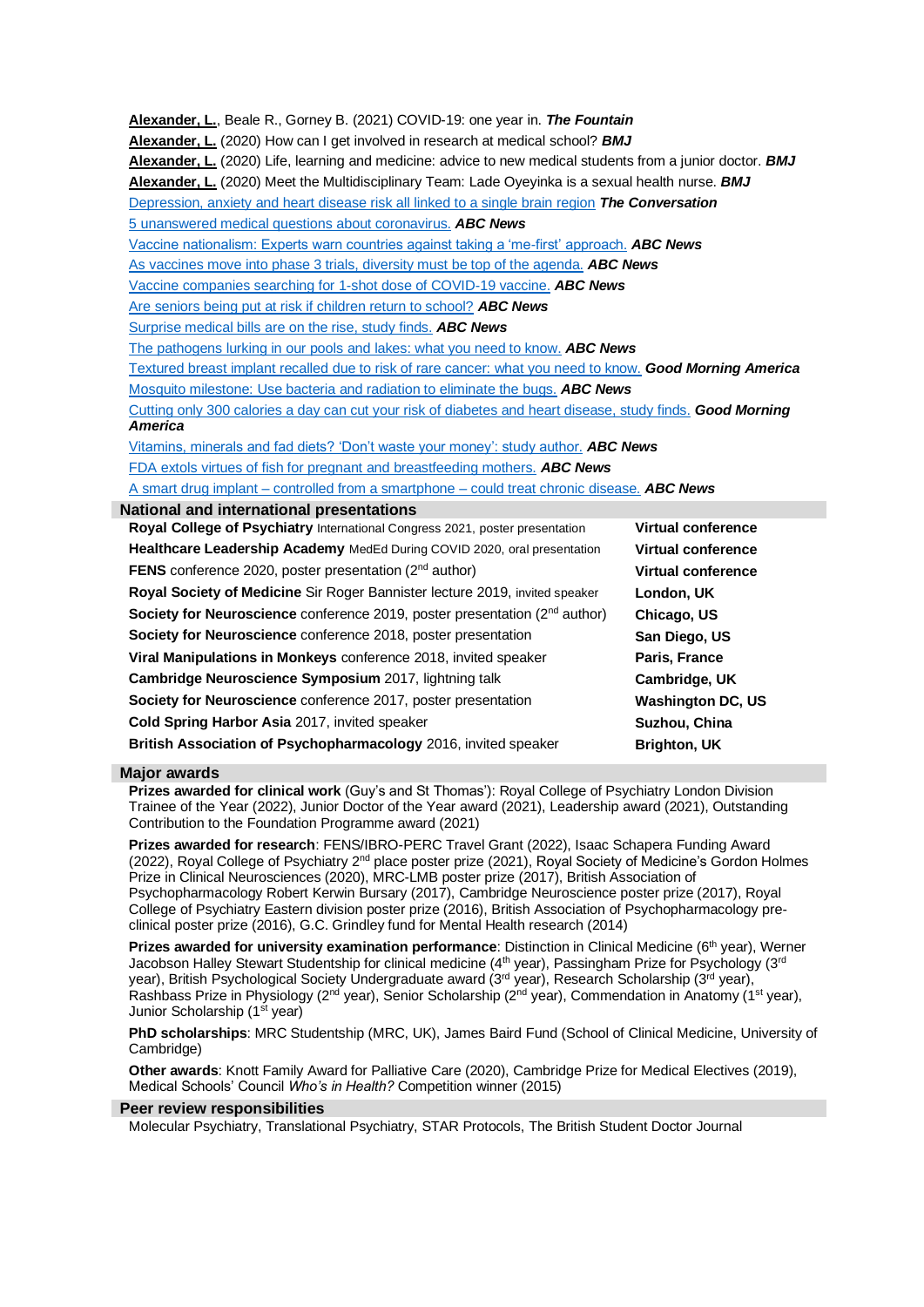#### **Audit and quality improvement projects**

**Improving staff confidence in managing dystonia on general paediatrics wards** (**Alexander L.**, Croft C., Wai A., Ramachandran R., Lumsden D.)

**Auditing HRT prescribing at a single GP practice to reduce incorrect oestrogen-only prescriptions**, presented as a poster and oral presentation at Controversies on Obstetrics, Gynaecology and Infertility congress, 2020 (**Alexander L.**, Zielinska A.)

**Auditing sick day guidance at a single GP practice for CKD patients to prevent AKI**, presented as a poster at RCGP Annual Primary Care Conference and Exhibition, 2019 (Lim H.K., **Alexander L.**, Lennox G.A.K., Elango M.)

#### Additional Experience

| <b>Teaching experience</b>                                                                                                                                                                             |         |
|--------------------------------------------------------------------------------------------------------------------------------------------------------------------------------------------------------|---------|
| Bedside teaching coordinator for Long Term Conditions, King's College London                                                                                                                           | 2021-22 |
| <b>Clinical supervisor, MBPhD course, University of Cambridge</b>                                                                                                                                      | 2021    |
| Supporting life facilitator, King's College London                                                                                                                                                     | 2020-21 |
| <b>Clinical supervisor, King's College London</b>                                                                                                                                                      | 2020-21 |
| <b>Supervisor in Psychology and Neuroscience for Christ's College, Cambridge</b>                                                                                                                       | 2020    |
| <b>Pathology Supervisor</b> for clinical medical students, Cambridge                                                                                                                                   | 2019-20 |
| Associate of the Academy of Higher Education (AHEA)                                                                                                                                                    | 2019    |
| <b>Membership of the Academy of Medical Educators (MAcadMEd)</b>                                                                                                                                       | 2018    |
| Neuroanatomy demonstrator, Cambridge                                                                                                                                                                   | 2017-18 |
| Research supervisor for a final year undergraduate research project                                                                                                                                    | 2017-18 |
| <b>Supervisor in Neuroscience</b> for medical students at Trinity College, Cambridge                                                                                                                   | 2015-18 |
| <b>Media experience</b>                                                                                                                                                                                |         |
| <b>Clegg Scholarship</b> awarded with British Medical Journal, London, UK                                                                                                                              | 2020    |
| <b>Medical Specialist</b> , ABC News Medical Unit, New York, USA – a placement and<br>ongoing collaboration with ABC News, reviewing studies and writing digital articles                              | 2019-21 |
| <b>Positions of responsibility</b>                                                                                                                                                                     |         |
| Schwartz Round steering group member, St Thomas' Hospital, London                                                                                                                                      | 2020-21 |
| Junior Doctor Representative, St Thomas' Hospital, London                                                                                                                                              | 2020-21 |
| <b>Marketing and Communications Officer for Innovation Forum Cambridge</b>                                                                                                                             | 2019-20 |
| <b>MB/PhD representative for School of Clinical Medicine, Cambridge</b>                                                                                                                                | 2019-20 |
| Student Representative at The Royal Society of Medicine Student Section                                                                                                                                | 2015-18 |
| <b>Publicity officer of Cambridge Neurology Society</b>                                                                                                                                                | 2017    |
| <b>Graduate Representative at Cambridge School of Biological Sciences</b>                                                                                                                              | 2016    |
| Co-president of Cambridge University Students' Clinical Research Society,<br>the largest society in the clinical school and responsible for organising an annual<br>conference with over 100 attendees | 2015    |

#### Skills and Interests

**Equality and Diversity**. I have worked on the Equality and Diversity Board for the School of Clinical Medicine, Cambridge, UK. I have taught at LGBTQ+ health sessions as part of the medical school curriculum and I have spoken at LGBTQ+ events including *OutThinkers* (2020), discussing the experiences of queer people in science.

**Voluntary work**. I have volunteered with Cambridge Neuroscience for science outreach, ageUK Cambridgeshire as part of the visiting scheme, the Department for Education with their Primary Futures scheme, and I have been awarded the vImpact award for organising fund-raising campaigns.

**Certified BodyAttack Instructor** with Les Mills International. I have taught classes at Nuffield Health, DW Fitness and David Lloyd gyms in Cambridge. I also have a level 2 Exercise to Music qualification.

**Computer skills**. I am proficient in various aspects of the *Python v3* programming language including functions, classes, inputs/outputs, figure generation and file handling. I have a basic knowledge of MATLAB including using applications within the MATLAB environment. I am familiar with figure design in Adobe Illustrator, and I am proficient in all aspects of Microsoft Office.